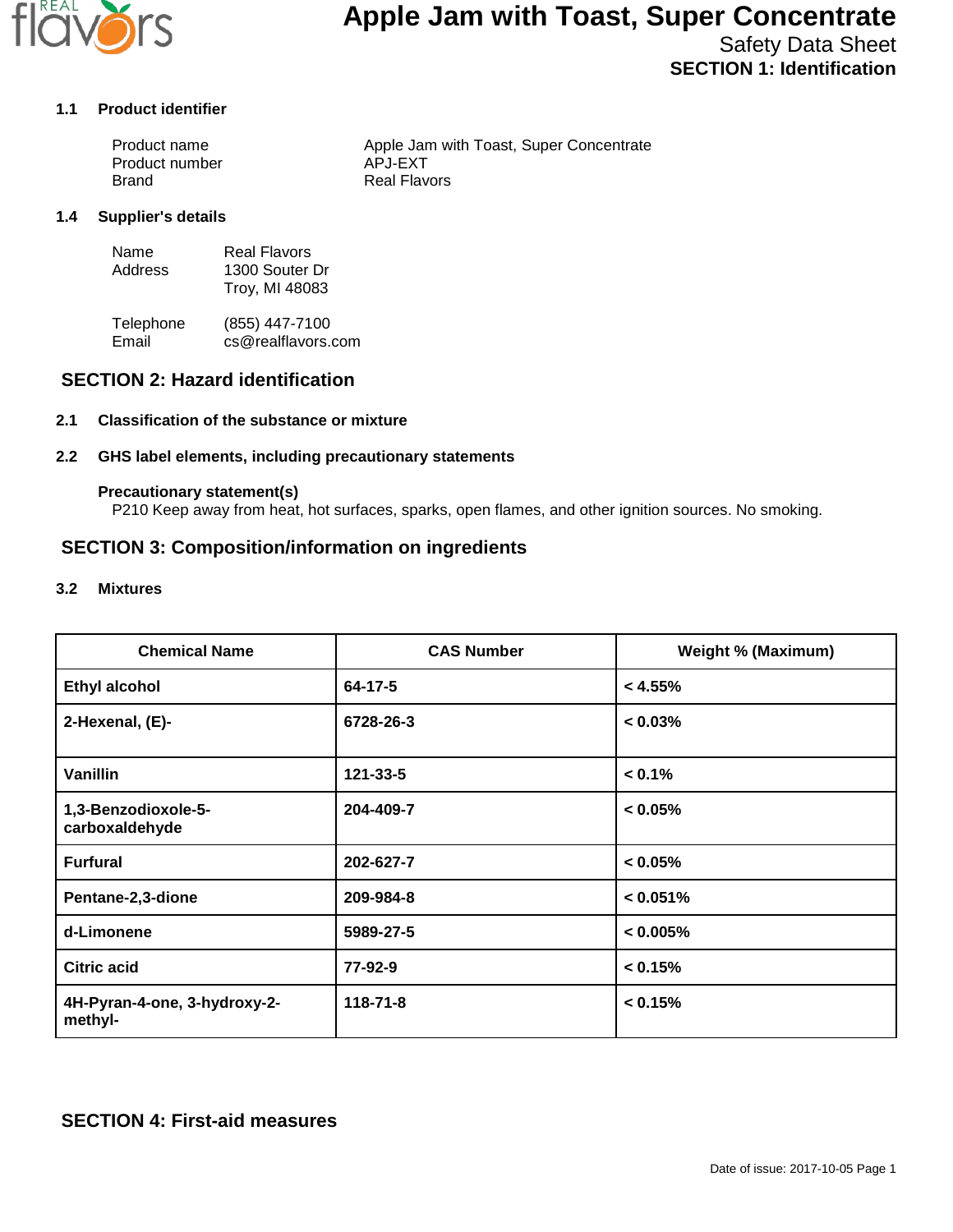

## **Apple Jam with Toast, Super Concentrate**

Safety Data Sheet

#### **4.1 Description of necessary first-aid measures**

| General advice          | Consult a physician. Show this safety data sheet to the doctor in attendance.                                                                     |
|-------------------------|---------------------------------------------------------------------------------------------------------------------------------------------------|
| If inhaled              | No data available. Do NOT induce vomiting. Never give anything by mouth to<br>an unconscious person. Rinse mouth with water. Consult a physician. |
| In case of skin contact | Wash off with soap and plenty of water. Get medical attention if symptoms<br>occur.                                                               |
| In case of eye contact  | Rinse thoroughly with plenty of water for at least 15 minutes. Get medical<br>attention if symptoms occur.                                        |

## **SECTION 5: Fire-fighting measures**

#### **5.1 Suitable extinguishing media**

Use extinguishing media appropriate for surrounding fire.

- **5.2 Specific hazards arising from the chemical** No data available.
- **5.3 Special protective actions for fire-fighters** Wear self-contained breathing apparatus for firefighting if necessary.

### **SECTION 6: Accidental release measures**

- **6.1 Personal precautions, protective equipment and emergency procedures** Use personal protective equipment. Avoid breathing vapours, mist or gas. Ensure adequate ventilation. Evacuate personnel to safe areas. For personal protection see section 8.
- **6.2 Environmental precautions** Prevent further leakage or spillage if safe to do so. Do not let product enter drains.
- **6.3 Methods and materials for containment and cleaning up** Sweep up and shovel. Do not flush with water. Keep in suitable, closed containers for disposal. Contain spillage, soak up with non-combustible absorbent material, (e.g. sand, earth, diatomaceous earth, vermiculite) and transfer to a container for disposal according to local / national regulations (see section 13)

## **SECTION 7: Handling and storage**

#### **7.1 Precautions for safe handling**

Avoid contact with skin and eyes. Avoid inhalation of vapour or mist. Use explosion-proof equipment. Keep away from sources of ignition - No smoking.Take measures to prevent the build up of electrostatic charge. For precautions see section 2.2.

**7.2 Conditions for safe storage, including any incompatibilities** Keep container tightly closed in a dry and well-ventilated place. Containers which are opened must be carefully resealed and kept upright to prevent leakage.

## **SECTION 8: Exposure controls/personal protection**

#### **8.3 Individual protection measures, such as personal protective equipment (PPE)**

#### **Body protection**

Skin Protection: None required with normal household use. Industrial Setting: Protective gloves (for hands) and protective clothing are required where repeated or prolonged skin contact may occur.

#### **Respiratory protection**

No data available.